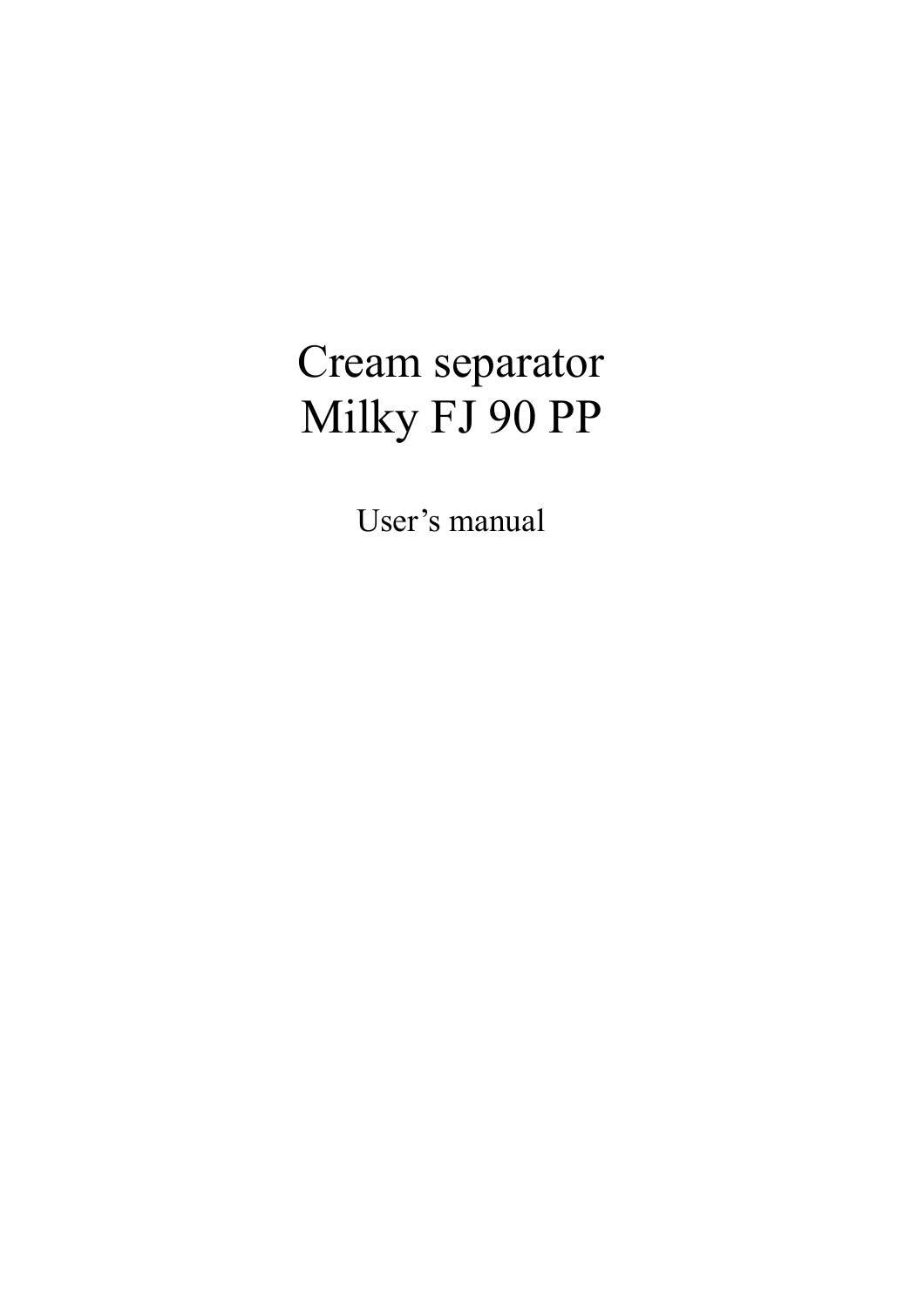# **TABLE OF CONTENTS**

| General safety recommendations  | $\overline{2}$ |
|---------------------------------|----------------|
| <b>Technical Specifications</b> | 3              |
| Unpacking and Set Up            | 3              |
| Accessories                     | 3              |
| <b>Assembling Procedure</b>     | 4              |
| List of composing parts         | 5              |
| Top Bowl assembling Procedure   | 6              |
| <b>Skimming Procedure</b>       | 7              |
| <b>Skimming Regulation</b>      | 8              |
| Maintenance and Cleaning        | 9              |
| Top Bowl cleaning Procedure     | 10             |
| Spare parts ordering Procedure  | 11             |
| Warranty                        | 11             |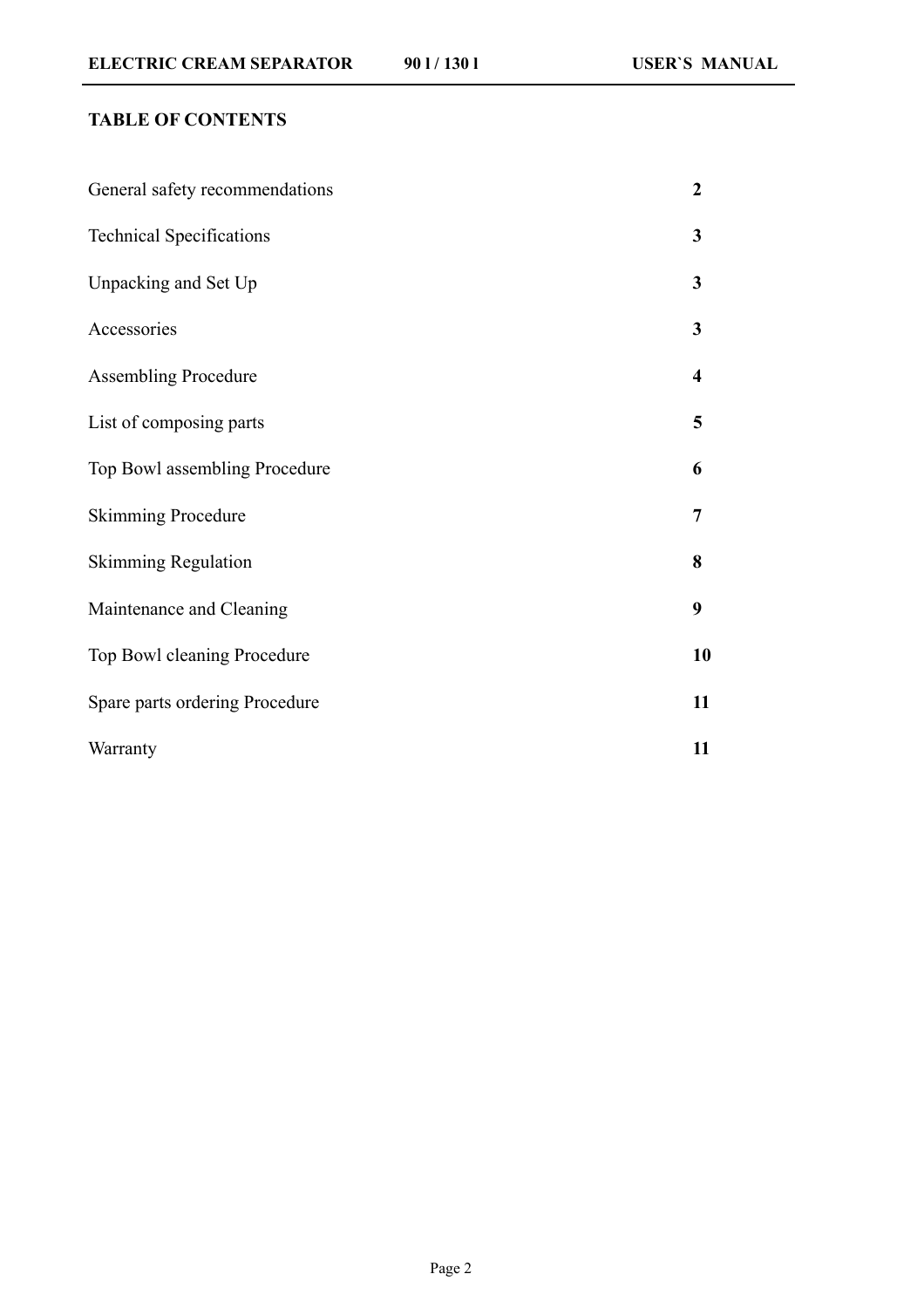#### **GENERAL SAFETY RECOMMENDATIONS**

- **Before any installation read this manual very carefully.**
- **Make sure, that you have closed top bowl fixing nut tightly enough.**
- **Disconnect device from mains before cleaning.**
- **Don`t repair the device by yourself, in case of malfunction rather call authorized service provided by your distributor.**
- **Take care that water or humidity will not come into the device, specially by cleaning procedures.**
- **In case of serious malfunctions unplug the device from mains and call authorized service.**
- **In case that device is not functioning properly even you have exactly followed instructions described in this manual, you are allowed to use only those procedures which are allowed by manual. Use of any other procedures or adjustments could result in device destruction or longer service time. Injuries connected with such procedures can not be matter of any product liability claims.**

*We are glad that you decide to buy our cream separator and we promise you that it will serve you for a long time if you will use and clean it according to descriptions stated in this User` s manual.*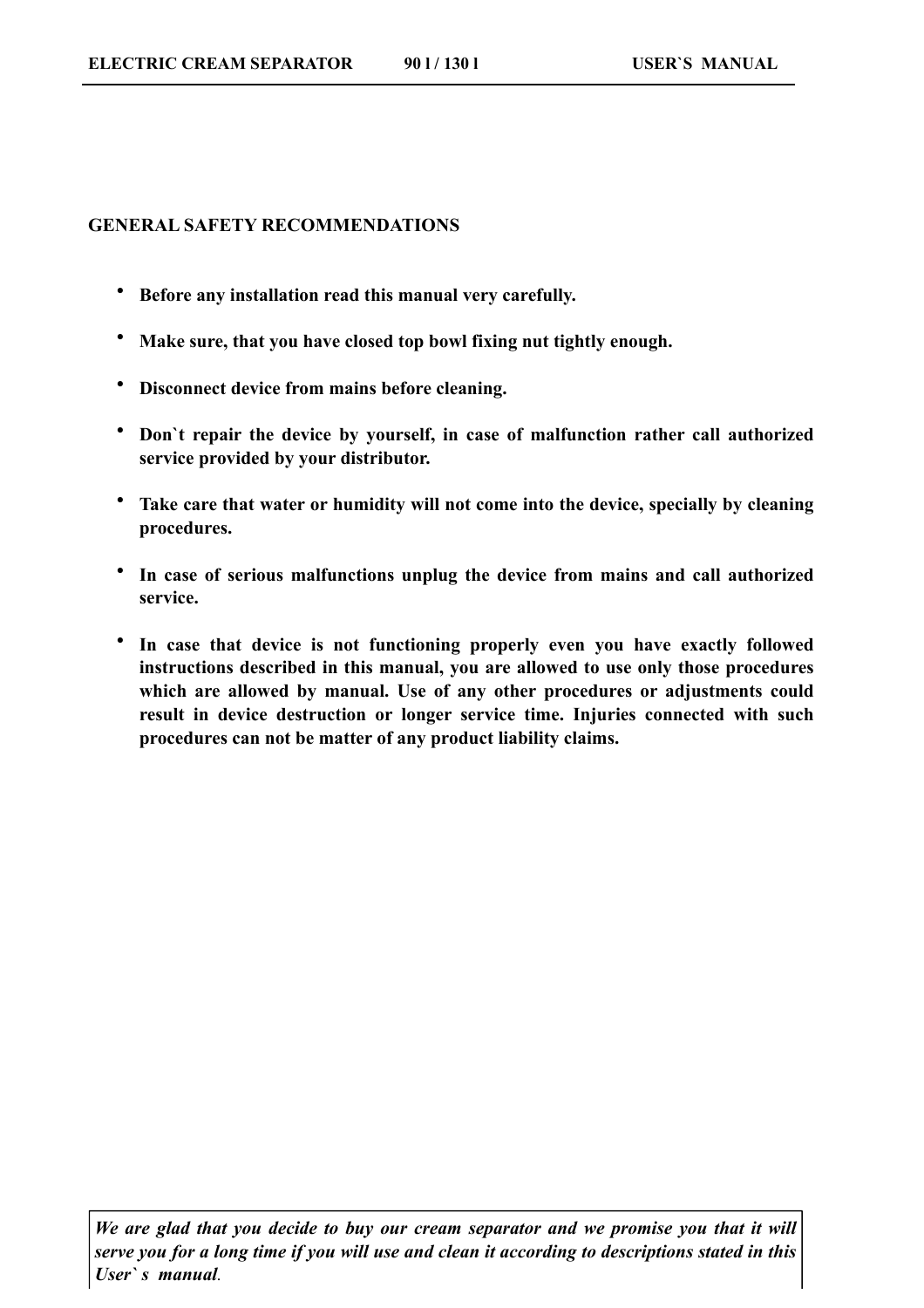|                                   |              | <b>901</b>   | 1301             |
|-----------------------------------|--------------|--------------|------------------|
| Operating Voltage (model 230V)    | V/Hz         | 230/50       | 230/50           |
| Operating Voltage (model 115V)    | V/Hz         | 115/60       | 115/60           |
| <b>Motor Power</b>                | W            | 70           | 70               |
| Max. Rotating speed               | <b>RPM</b>   | 9500         | 9500             |
| Max. Capacity                     | 1/h          | 90           | 130              |
| Max. Container capacity           | 1            | 12           | 10               |
| Recommended capacity for skimming | $\mathbf{1}$ | to $60$      | to $100$         |
| Relief disc                       | pcs          | 7            | 11               |
| Plain disc                        | pcs          | 6            | 10               |
| Net weight                        | kg           | 3,50         | 4,70             |
| Protection type                   |              | <b>IP 23</b> | IP <sub>23</sub> |

## **TECHNICAL SPECIFICATIONS**

*Recommended skimming capacity is volume of the milk that can be skimmed within one skimming cycle. It depends how much solid parts are in the milk. If the flow of the skimmed milk is reduced than the discs and the bowl must be cleaned.* 

## **UNPACKING AND SET UP**

Take the device out of the cardboard box and remove packing inserts. Place it on the plain and stable surface in clear and dry place. Fixing the device on the surface is recommended. If you want to fix it on the surface, take the screws and fix it on the surface.

# **ACCESSORIES**

In each package you will find also following accessories:

| • Operating Manual                        |         |
|-------------------------------------------|---------|
| • Cleaning brush                          | 371067  |
| • Key for bowl fixing nut and cream screw | 3712069 |
| • Spare rubber washer                     | 3711033 |

• Screws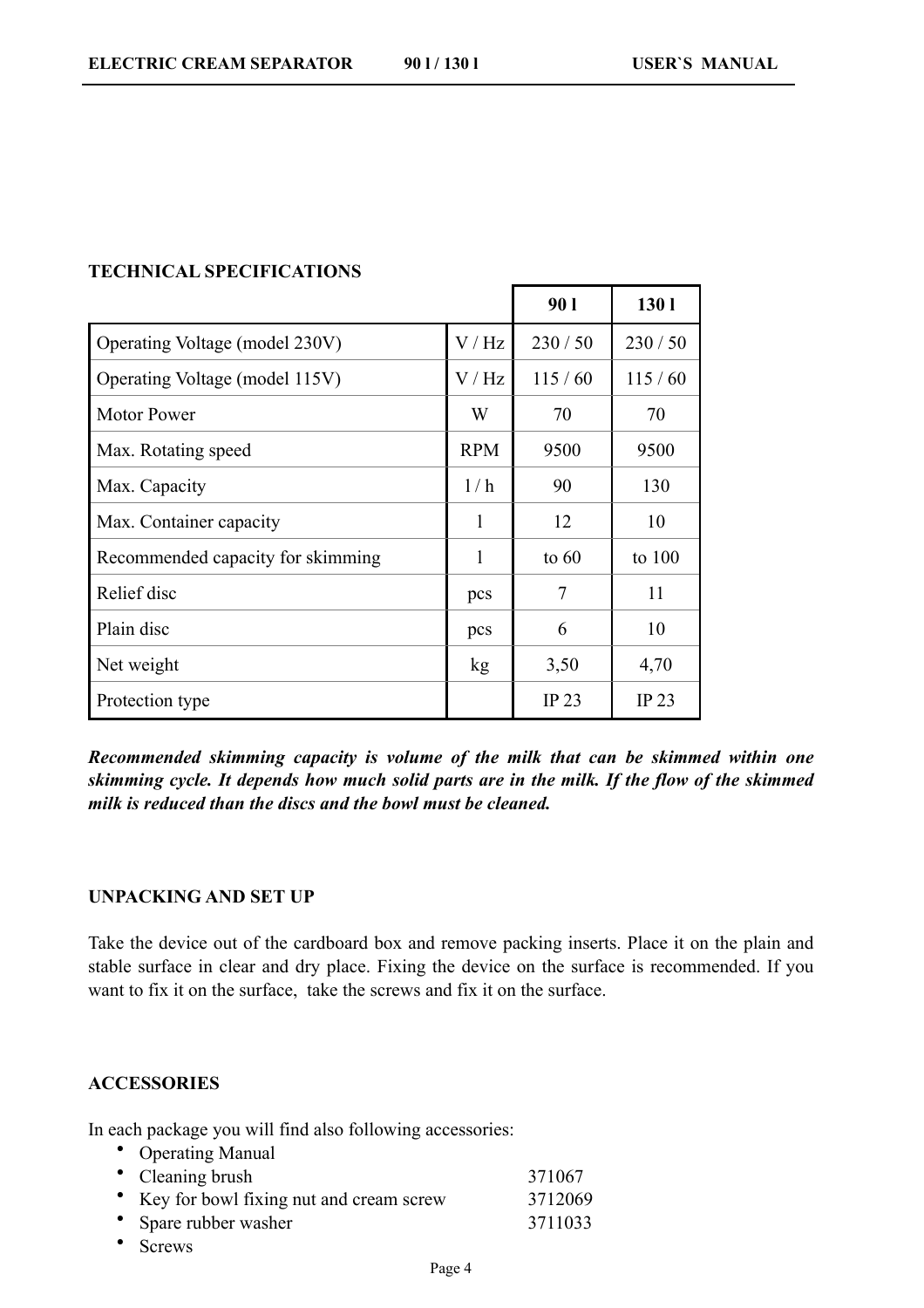*Please note! Be careful not to use cream separator with damaged mains cord!* 

# **ASSEMBLING PROCEDURE**

- 1. Put the housing on a desk or other plain and stable surface.
- 2. Put assembled top bowl on the conical motor beam and softly press it.
- 3. Put skimmed milk funnel on the top of the housing and then also cream funnel on the top of previous one.
- 4. Turn top bowl with hand and check if is not touching one the funnels and adjust funnels to desired position for skimming.
- 5. Place the holder for milk container on the top of both funnels. Place floating device in it. Then place milk container on the top. Fix all together with holder on housing ( look picture below).
- 6. Place closing cork in the hole situated in the middle of milk container. The narrow side of the closing cork handle must be turned away from the cut in the container ( see picture). The milk outflow will be closed.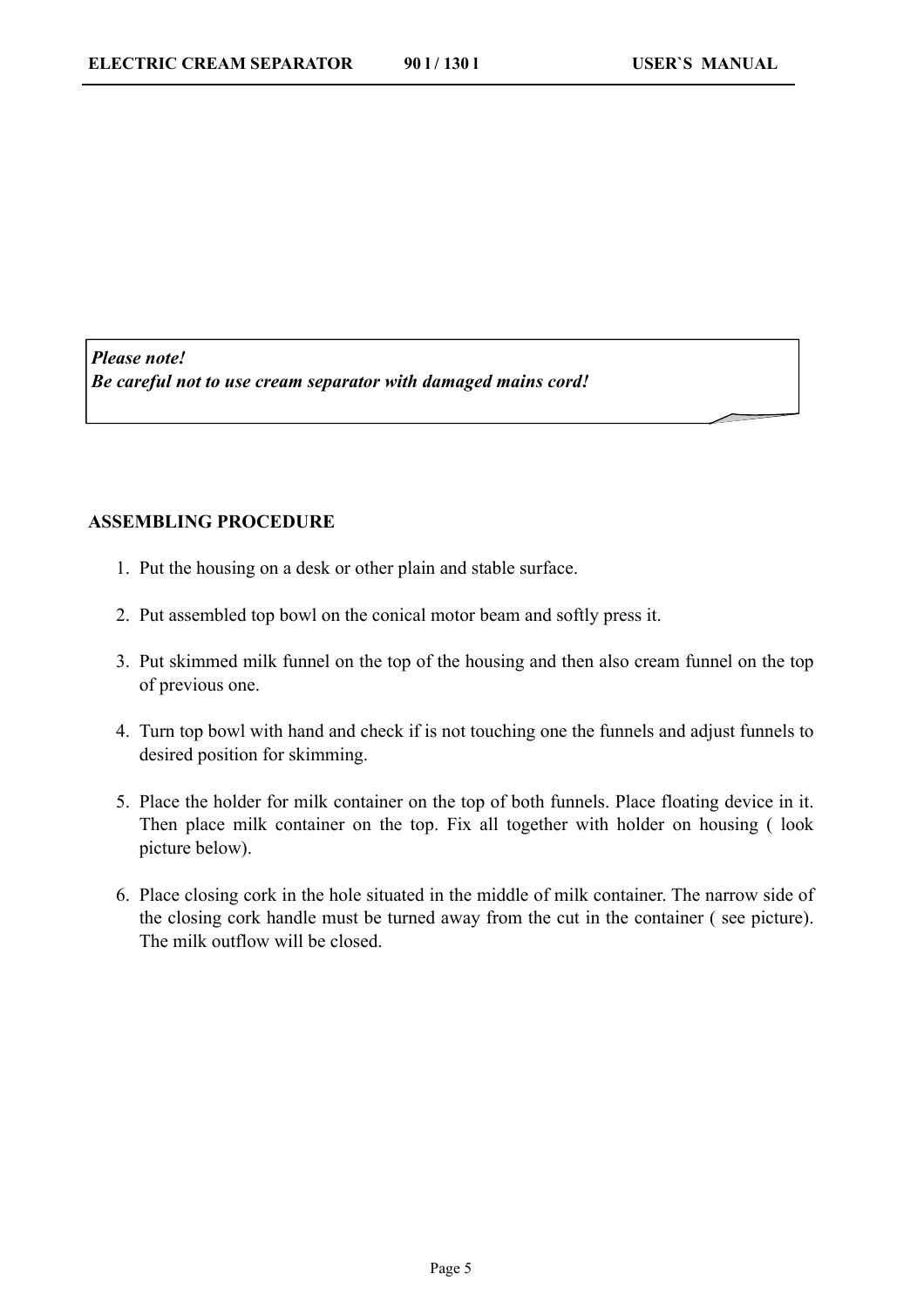



 Fixing parts with rubber holder (detail). **Only on FJ 130**

#### *Please note!*

*The closing cork must be closed, when you fill the container. This means that the thick side of the closing cork handle must be turned to opposite direction of the cut in the container.*

**TOP BOWL ASSEMBLING PROCEDURE** 

- 1. Put the rubber washer in to the notch of top bowl bottom part.
- 2. Place the metal discs. You have to take care by discs placement device uses two different types of disks - plain discs and relief discs. First you have to insert relief disc, then plain disc and repeat the procedure until all discs are placed. By disc placement avoid any use of force. With gently shaking and turning of the top bowl bottom part all the discs will find their place very easily.
- 3. Put plastic partition in the top bowl cover part.
- 4. When assembling place both assembled parts of top bowl together. Take care that top bowl cover part mark ˝0˝ and top bowl bottom part ˝0˝ are in the same direction.
- 5. Screw the top bowl fixing nut with hand and fix it strongly with the fixing key. The mark ˝0˝ must stay in the same direction. The fixing nut must be strongly fixed, because it is exposed to high forces.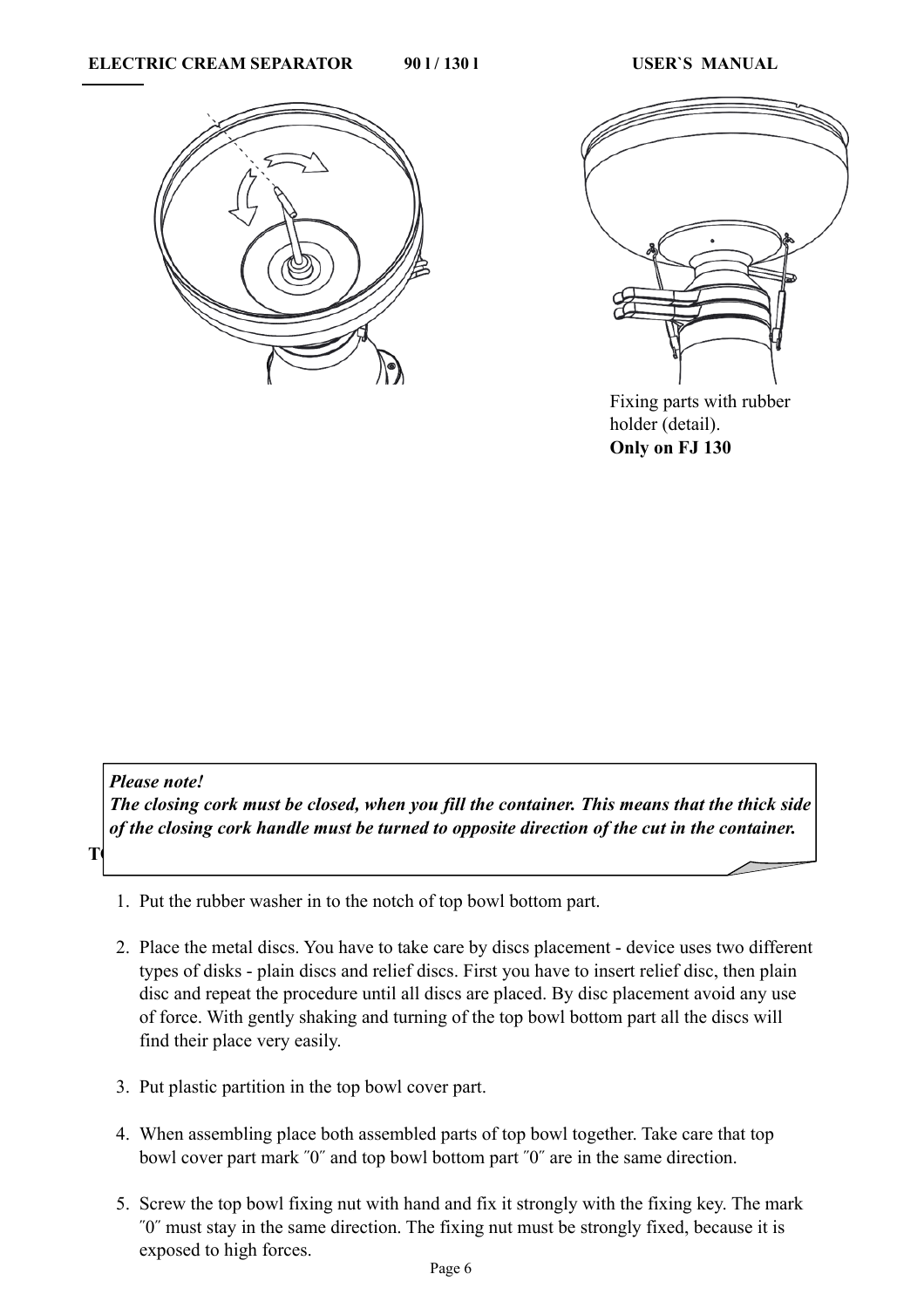

#### **SKIMMING PROCEDURE**

Best skimming results are achieved if you start to skim immediately after milking. If milk is cooled, you have to warm it up to temperature between 30 to 35 ºC. You can not skim milk with temperature lower than 30 ºC. When the milk is properly warmed up, pour it in the container.

• Switch on cream separator with switcher 0 / I and wait 30 seconds that top bowl reaches working speed.

Cream separator FJ 130 has above the switcher a signal lamp which, by switching on the separator, shines red, and when machine reaches working speed starts to shine green.

- Only then you are allowed to turn closing cork to open position. The end of the closing cork is turned to the cut (tooth) in the container and flow is opened.
- If milk is coming out of the housing hole means, that: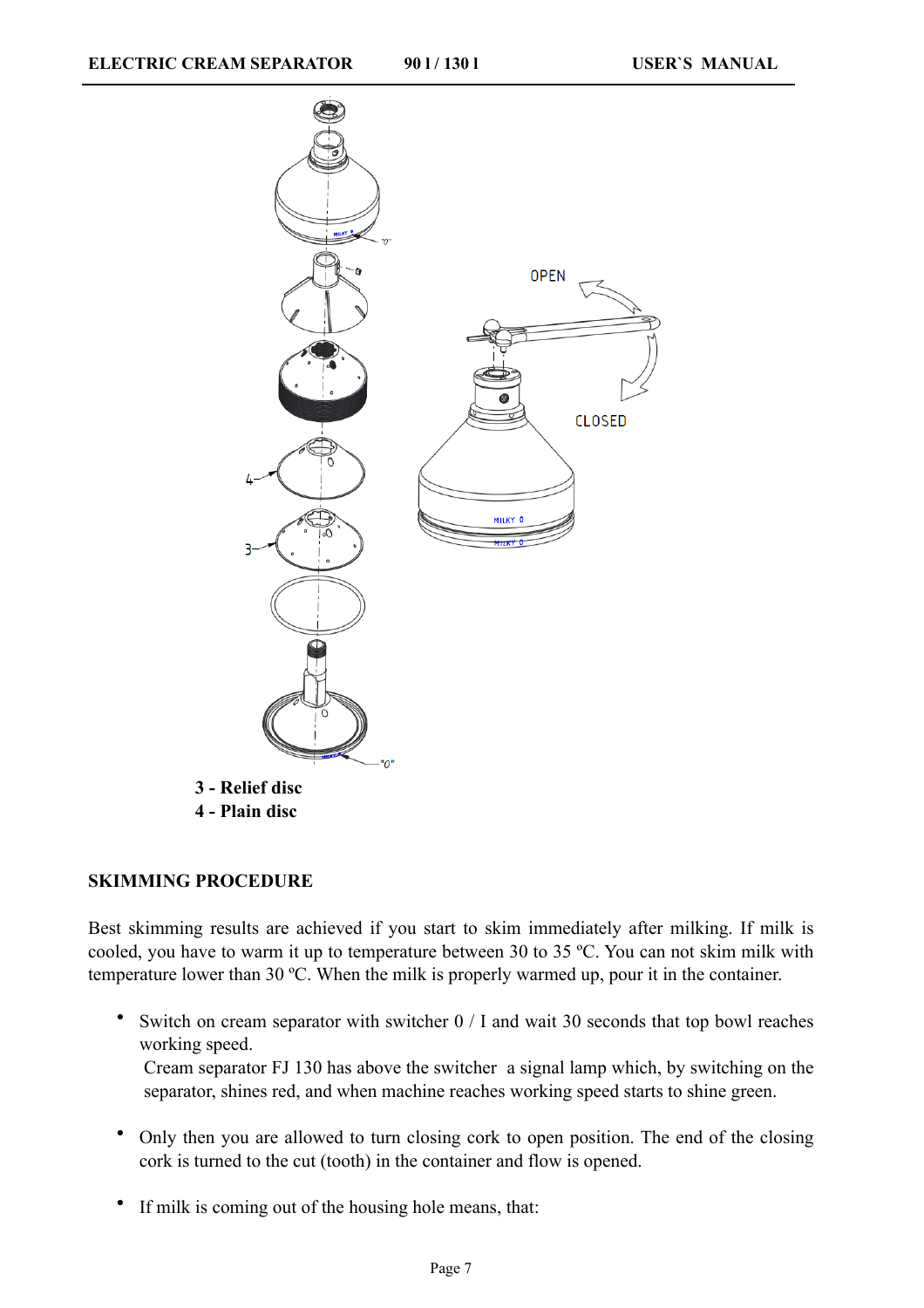#### **ELECTRIC CREAM SEPARATOR 90 1/130 l USER'S MANUAL**

- o You have opened closing cork before the motor had reached working speed,
- o Top bowl nut was not fixed enough,
- o Rubber washer is placed badly or it is destroyed.

When this is the case, close the closing cork, turn the milk separator OFF and correct the problem.

## *Please note!*

*After you have finished skimming procedure pour approximately 1/2 l of skimmed milk back into milk container. This will clean the rest of cream in the top bowl. After all procedures taken, simply turn OFF the device and wait until motor stops.*

*Closing cork must always be closed before you turn off the device !*

# **Before each skimming procedure, the bowl must be clean and dry**

*Please note! Always check if rubber washer is damaged or too much extended. In such case you have to replace it with new one.*

# **SKIMMING REGULATION**

The cream separator is factory adjusted, so you get around 10 % of cream from whole milk volume at milk temperature 35 ºC. If you want different density or volume of cream, you can adjust hexagonal adjusting screw (placed in the plastic partition in top bowl upper part).

- If you want more density cream smaller volume, you have to turn it towards right (clockwise)
- If you want less density cream higher volume, you have to turn it towards left (counter clockwise). In most cases it is enough to turn adjusting screw for  $\frac{1}{4}$  of the rotation.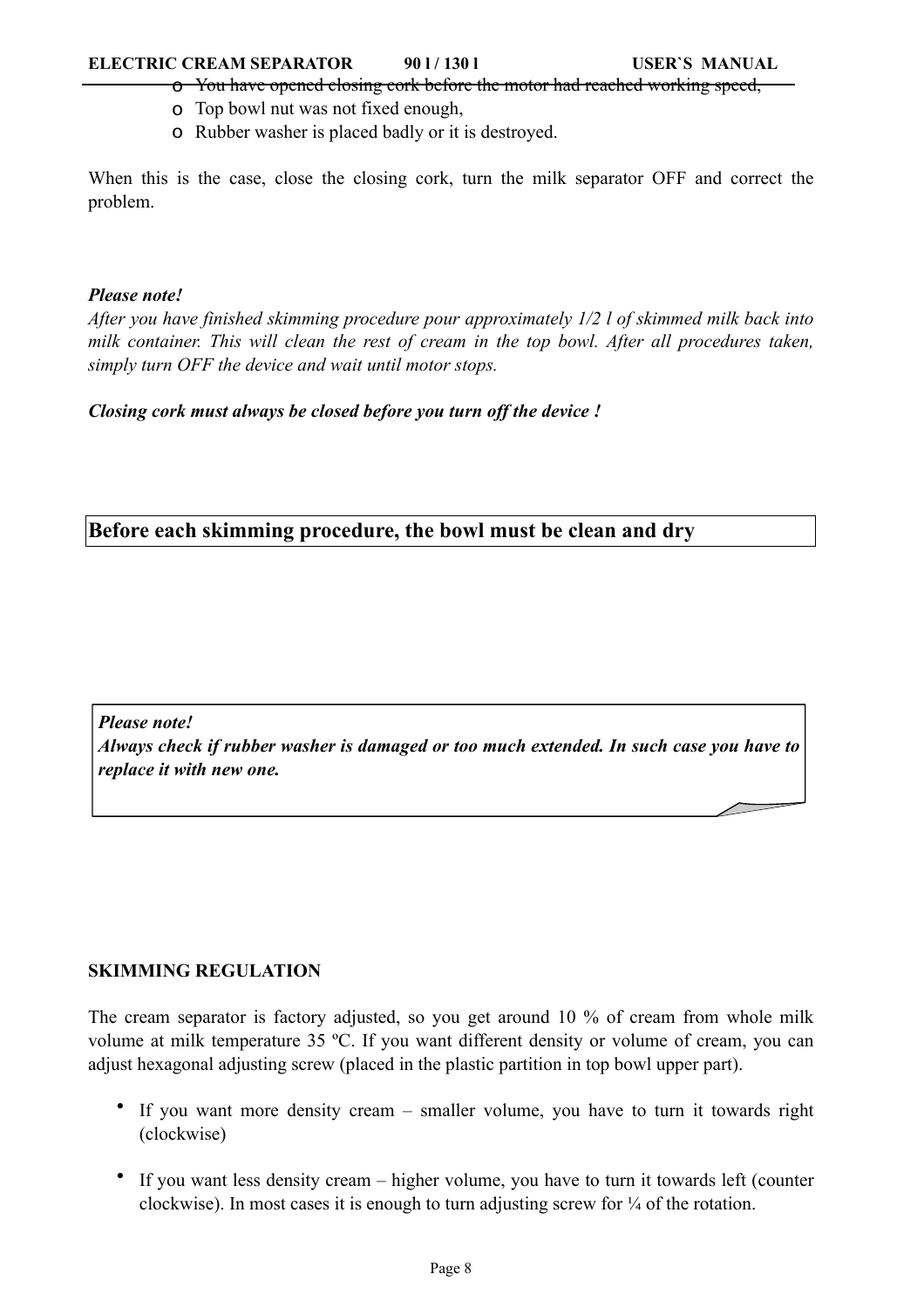#### **Cream adjusting screw details and function**



**- Smaller cream volume and higher cream density**

**+ Higher cream volume and smaller cream density**

*Please note!*

*You have to take care that not fix the adjusting screw too deep, because you can harm the screw coil! You have to take care not to unscrew the regulation screw too much. If you have done so, you will have problems by disassembling the plastic partition and the top bowl upper part.*

#### **MAINTENANCE AND CLEANING**

- 1. All parts of the top bowl should be cleaned with hot water in which you should add some detergent.
- 2. Rests of milk, cream or other impairs should be cleaned with soft duster or cleaning brush. Specially take care, that you clean very precisely all the holes in top bowl upper part, top bowl bottom part and in adjusting screw. For cleaning this parts cleaning brush is strongly recommended! Other parts of the separator that come in touch with milk, should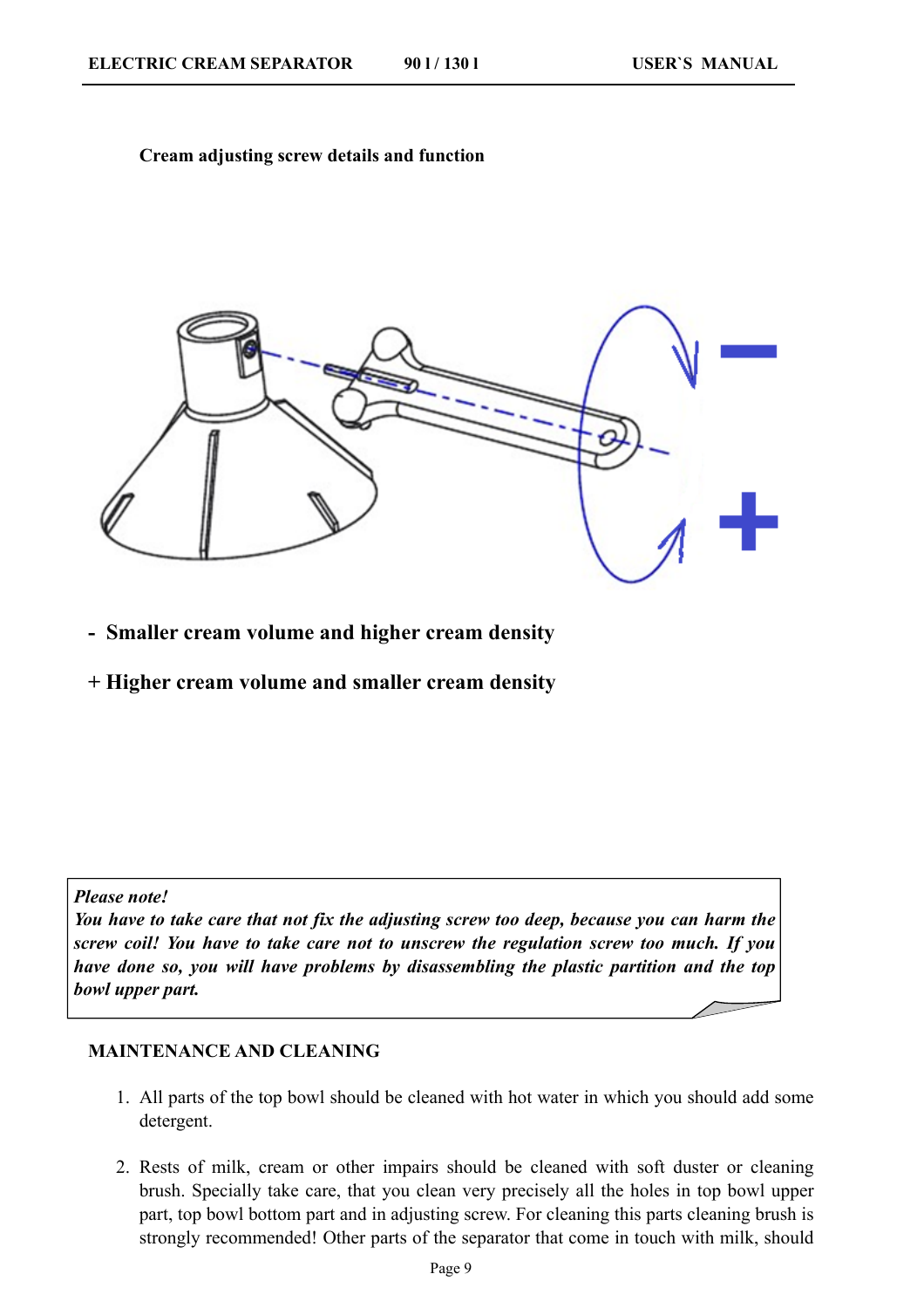### **ELECTRIC CREAM SEPARATOR 90 1/130 l USER'S MANUAL**

also be cleaned with hot water in which some detergent is added. Then rinse parts in clean water.

- 3. If milk or cream rests get dry do not remove them with sharp objects or sharp duster. It can easily happen that you ruin galvanic protection cover or plastic parts.
- 4. Before cleaning cream separator housing you must before such procedure always disconnect device from mains. Clean it first with wet duster and then try it with dry duster. Take care that water doesn´t come into the device.

**Ensure that no water comes into contact with the motor and other electric part.**

*Please note! Device is protected against direct water access, but you should always take care to avoid that water comes into the device! Before cleaning device must always be disconnected from main supply!*

# **TOP BOWL CLEANING PROCEDURE**

With the key, which is packed with the cream separator, unscrew top bowl fixing nut as it is shown on the picture.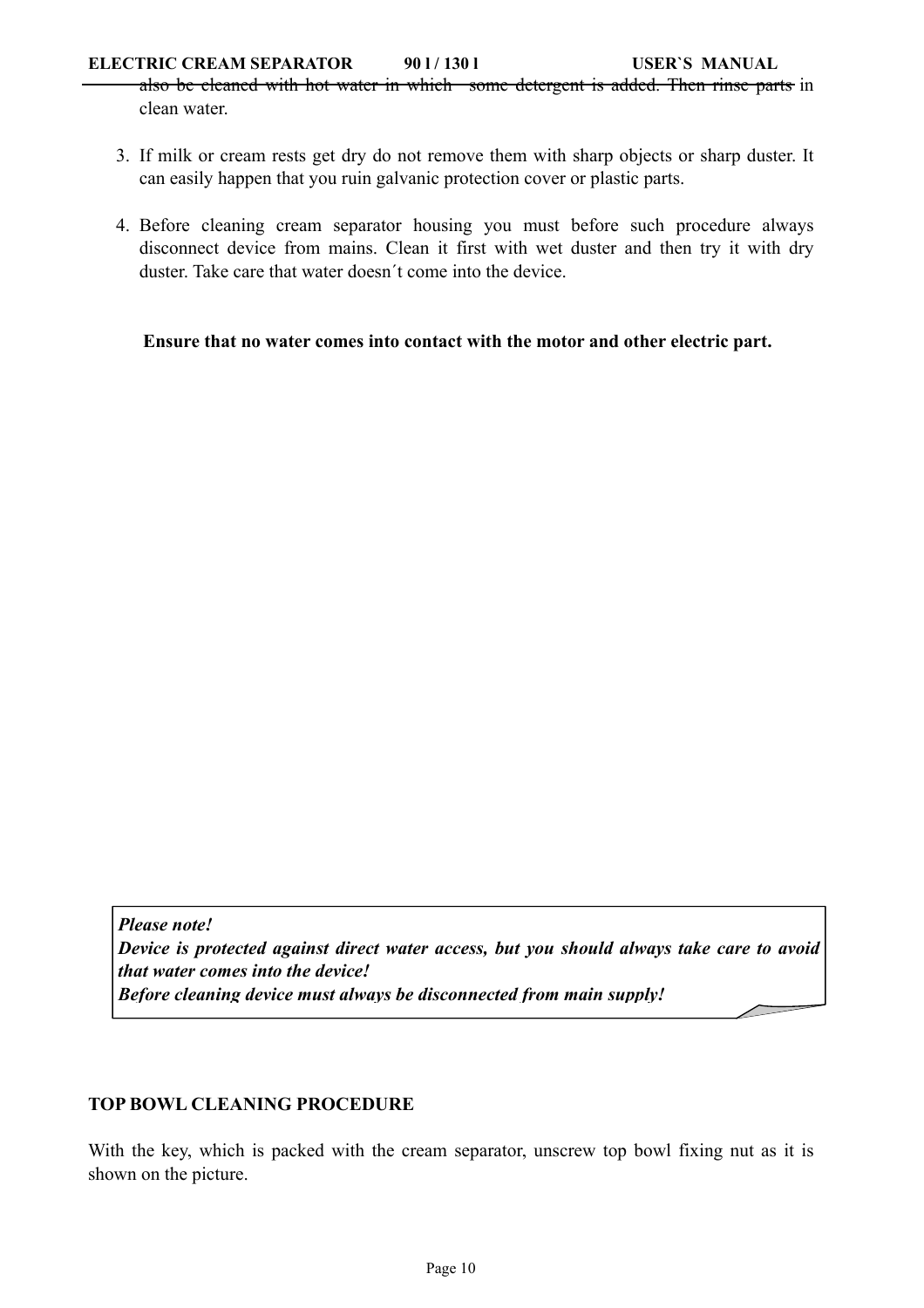

## **The easiest way to perform this procedure is:**

- 1. Fix key into the holes, which are on the top bowl fixing nut
- 2. With stronger press on the other key end turn fixing nut until you release it. After that you can unscrew the nut easily with hand.
- 3. Dismount the top bowl cover with help of fixing nut key and separate all different pieces you will find under the cover - plastic partition, metal discs and rubber washer and clear them with hot water. To achieve better results, cleaning detergent can be added to the hot water.



4. Wash all the parts with hot water and dry them with dry and soft duster.

#### *Please note!*

*If you can not mount top bowl off the motor after skimming, shake it gently. Please avoid to use force – you can harm the device most precise parts.*

# **LIST OF COMPOSING PARTS**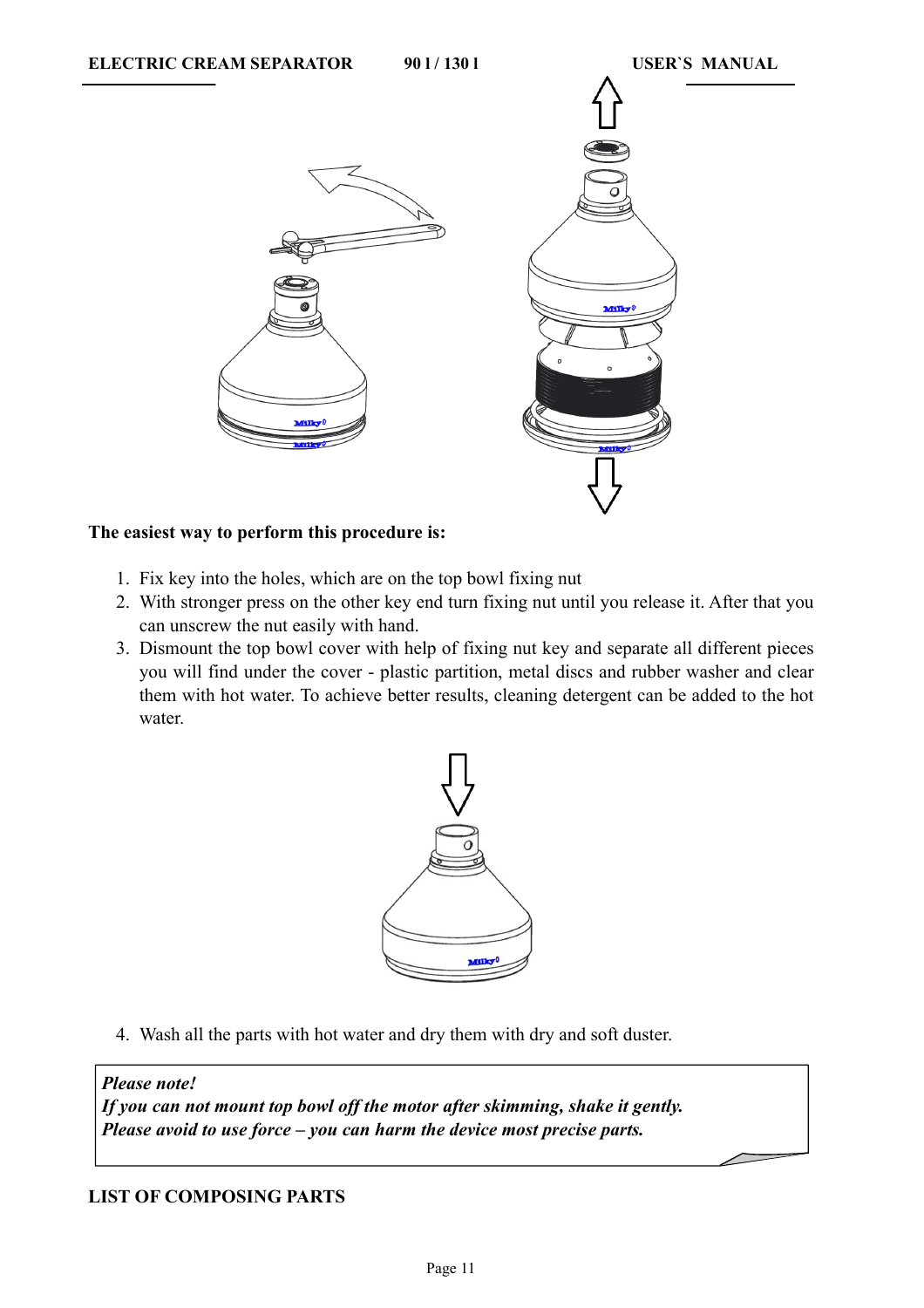**ELECTRIC CREAM SEPARATOR** 901/1301 USER'S MANUAL

|                         | Part name                 | <b>FJ 90 EAP</b> | <b>FJ 130 -LL</b><br><b>EAR-LED</b> |
|-------------------------|---------------------------|------------------|-------------------------------------|
| 1                       | Foot                      | 3711019          | 3711019                             |
| $\boldsymbol{2}$        | Bottom cover              | 3171017          | 3171017                             |
| 3                       | Motor 230 V               | 17595            | 26000                               |
| 3                       | Motor 115 V               | 17596            | 26001                               |
| $\overline{\mathbf{4}}$ | Main switch               | 371151           | 371151                              |
| 5                       | Cover of main switch      | 371153           | 371153                              |
| 6                       | Housing - green           | 3712005-G        | 375005-G                            |
| 6                       | Housing - blue            | 3712005-B        | 375005-B                            |
| 6                       | Housing - silver          | 3712005-S        | 375005-S                            |
| $\overline{7}$          | Mains cord assembly 230 V | 26002            | 26002                               |
| $\overline{7}$          | Mains cord assembly 115 V | 26003            | 26003                               |
| 8                       | Holder assembly           | T                | 375069                              |
| 9                       | Bearing cover             | 3711013          | 3711013                             |
| 10                      | Top bowl assembly         | 3712021          | 375021                              |
| 11                      | Outlet for milk           | 3711037          | 375037                              |
| 12                      | Outlet for cream          | 3711039          | 375045                              |
| 13                      | Container holder inox     | $\sqrt{2}$       | 35051                               |
| 13                      | Container holder - green  | 3711041-G        | $\sqrt{2}$                          |
| 13                      | Container holder - blue   | 3711041-B        |                                     |
| 13                      | Container holder - silver | 3711041-S        | $\sqrt{2}$                          |
| 14                      | Floater inox              | Т                | 375059                              |
| 14                      | Floater plastic           | 3752045          | $\sqrt{2}$                          |
| 15                      | Container                 | 371051           | 375063                              |
| 16                      | Container washer          | /                | 371055                              |
| 17                      | Closing cork              | 3711061          | 3711061                             |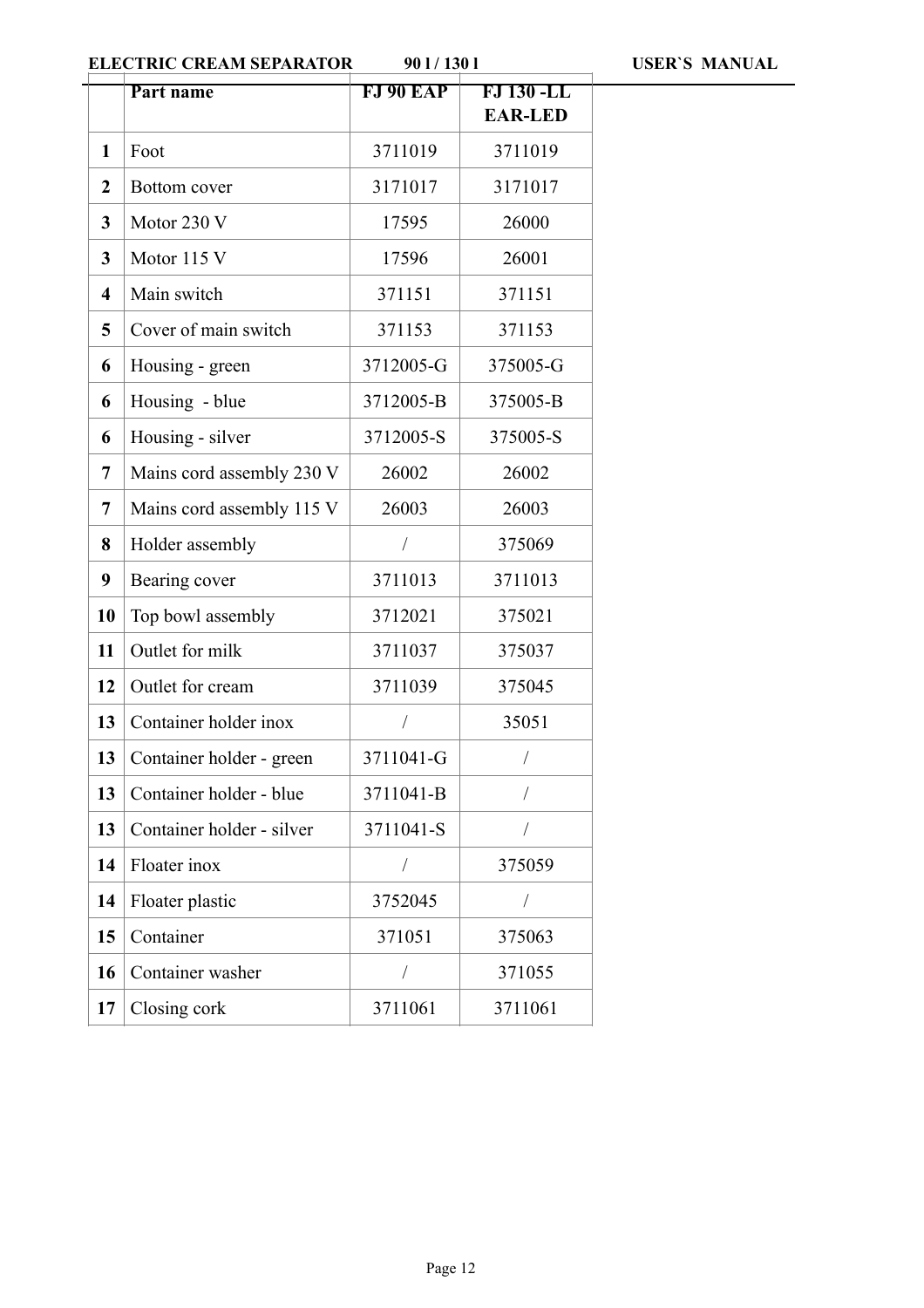|  | 90 1/130 1 |  |
|--|------------|--|
|  |            |  |

|                         | Part name              | <b>FJ</b> 90 | <b>FJ 130-LL</b><br><b>EAR-LED</b> |
|-------------------------|------------------------|--------------|------------------------------------|
| 1                       | Top bowl assembly      | 3712021      | 375021                             |
| $\mathbf{2}$            | Rubber washer          | 3711033      | 3711033                            |
| 3                       | Metal disc 1           | 3711025      | 3711025                            |
| $\overline{\mathbf{4}}$ | Metal disc 2           | 3711026      | 3711026                            |
| 5                       | Plastic partition      | 3711029      | 3711029                            |
| 6                       | Cream regulation screw | 103444       | 103444                             |
| 7                       | Fixing key assembly    | 3712069      | 3712069                            |
| 8                       | Cleaning brush         | 371067       | 371067                             |

#### **Look drawings on page 12!**

#### **SPARE PARTS ORDERING PROCEDURE**

Fast and reliable shipment of spare parts is possible only if their description is clear enough. At the time of ordering please state clearly:

- 1. Type of cream separator.
- 2. Serial number printed on label plate at the rare side of device.
- 3. Part name and code number of wished spare part.

### **WARRANTY**

- 1. In case of troubles consult with your salesman or call authorized service organized established distributor.
- 2. Equipment is warranted to be free from defects in material and workmanship for a period of 12 months against faulty components and assembly. Our obligation under this warranty is limited to the repair or replacement of the instrument or part thereof, which shall within 12 months after date of shipment prove to be defective after our examination.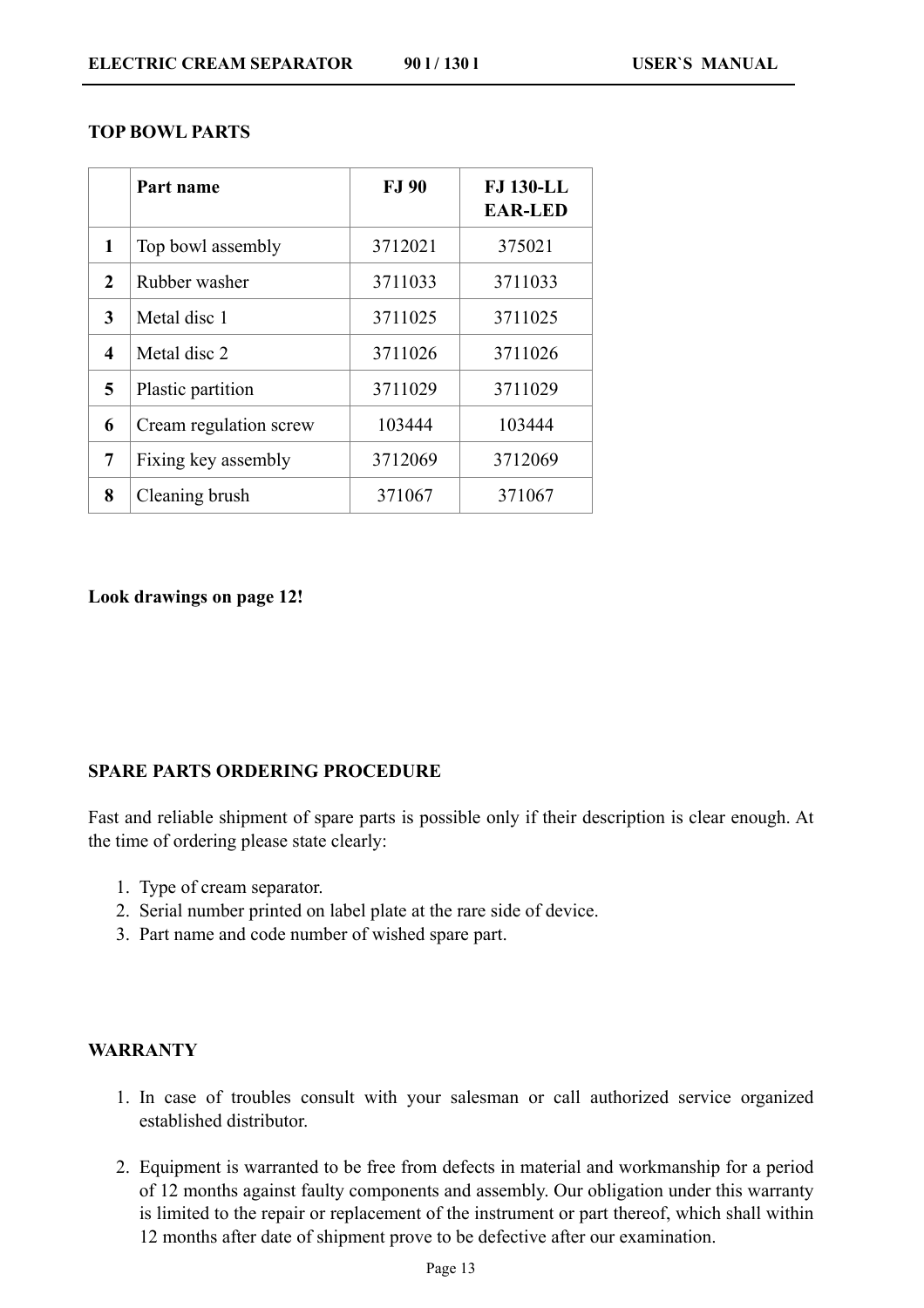- 3. Defects or injuries of the device, which are result or improper assembly, use, connect or maintenance are not covered by this warranty.
- 4. The warranty also doesn´t cover:
	- Motor, destroyed by water or milk inflow,
	- Mains cord.
- 5. The given technical specifications are valid only when all conditions in this user`s manuals are fulfilled.
- 6. Other rights, that are not mentioned in upper obligations of the manufacturer, especially responsibility for personal injury, are excluded.

## *Dear Customer!*

*We are sure, that you will find out our cream separator as a helpful tool and we believe that it will serve you for a long time without any problems! We hope it will be recommended also your friends!*

*Thank you for buying it!*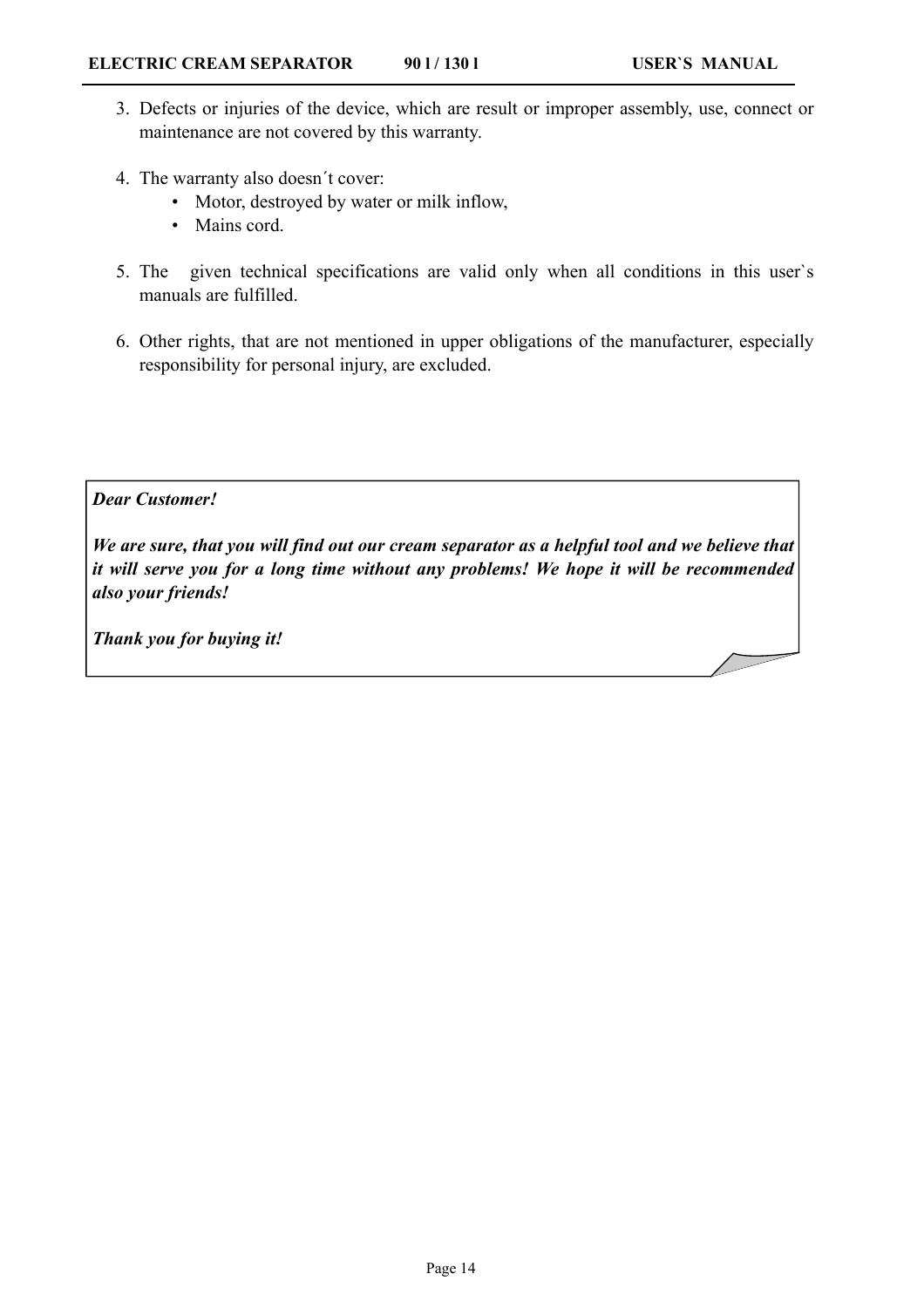# **COMPOSING PARTS DRAWINGS for cream separator FJ 90 and FJ 130**



# **Part number 8 and 16 are only on Cream separator FJ 130!**

# **COMPOSING PARTS FOR TOP BOWL ASSEMBLY-exploded view for cream separator FJ 90 and FJ 130**